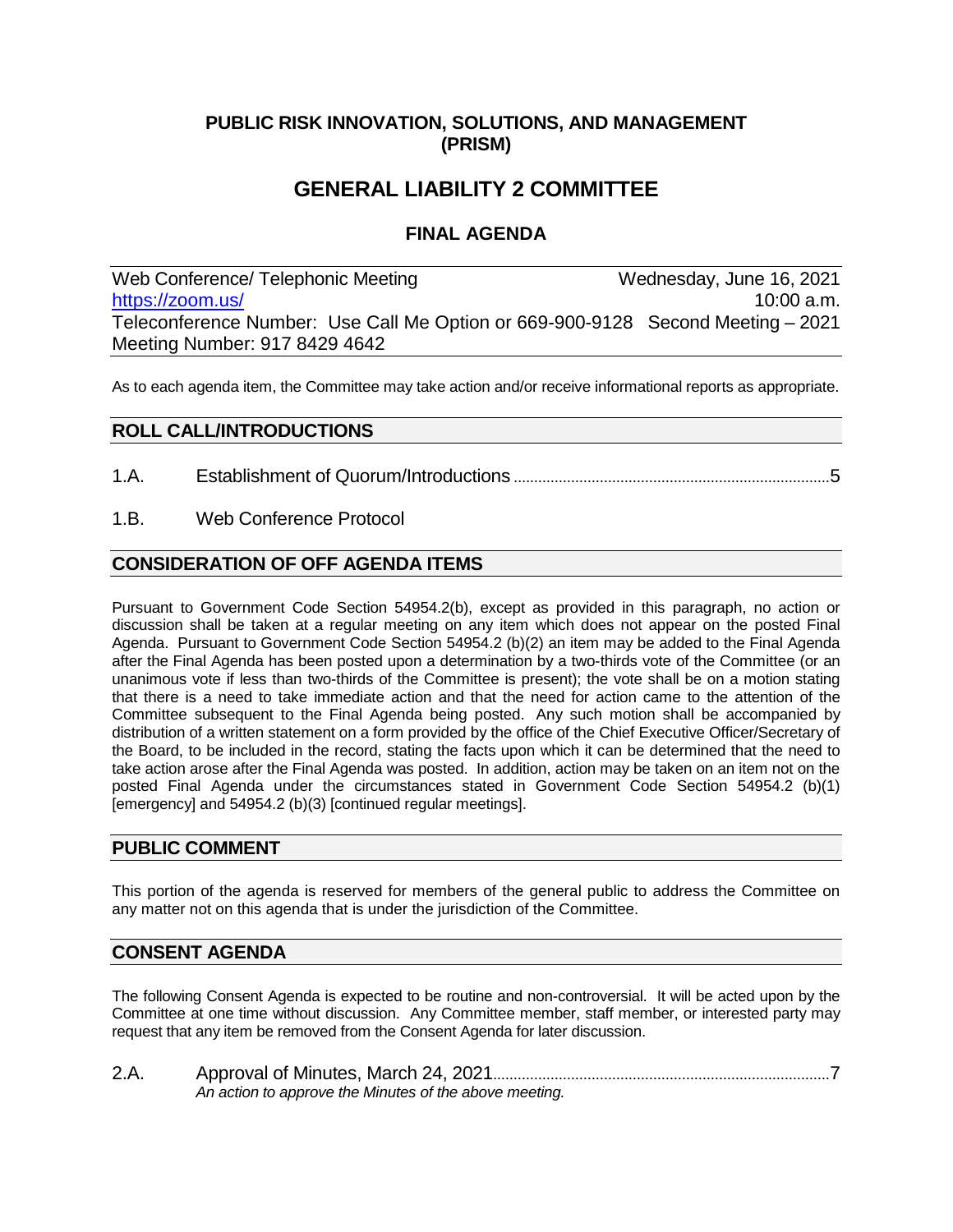| 2.B. | An action to acknowledge disclosure of claims settled.                                                                                                                                                      |  |
|------|-------------------------------------------------------------------------------------------------------------------------------------------------------------------------------------------------------------|--|
| 2.C. | An action to acknowledge receipt of the notices.                                                                                                                                                            |  |
|      | <b>GENERAL BUSINESS</b>                                                                                                                                                                                     |  |
| 3.A. | An informational report regarding the Program's claims.                                                                                                                                                     |  |
| 3.B. | An action to acknowledge receipt of the claims audits.                                                                                                                                                      |  |
| 3.C. | An action to approve the proposed renewal terms for 2021/22.                                                                                                                                                |  |
| 3.D. | An action to approve the premium allocation for 2021/22.                                                                                                                                                    |  |
| 3.E. | An action to approve transferring the 2021/22 corridor risk to PRISM ARC.                                                                                                                                   |  |
| 3.F. | Communicable Disease and Polyfluoroalkyl (PFAS) Exclusions (Mike)  93<br>An action to determine whether to adopt communicable disease and PFAS exclusions to the<br>GL2 MOC for the 2021/2022 Program year. |  |
| 3.G. | An informational report regarding the national expansion initiative.                                                                                                                                        |  |
| 3.H. | An action to approve City of Torrance as a member in GL2 effective July 1, 2021.                                                                                                                            |  |
| 3.1. | New Member Application - City of Huntington Beach (Sarah)102<br>An action to approve City of Huntington Beach as a member in GL2 effective July 1, 2021.                                                    |  |
| 3.J. | An informational report detailing the services available to members                                                                                                                                         |  |
| 3.K. | Staff Report (Brian)<br>Staff will report on matters of interest to the Committee.                                                                                                                          |  |

# **FUTURE MEETINGS**

The next scheduled meeting will be held on *Wednesday, October 13, 2021,* at *11:00 a.m.*, with the *venue to be determined*.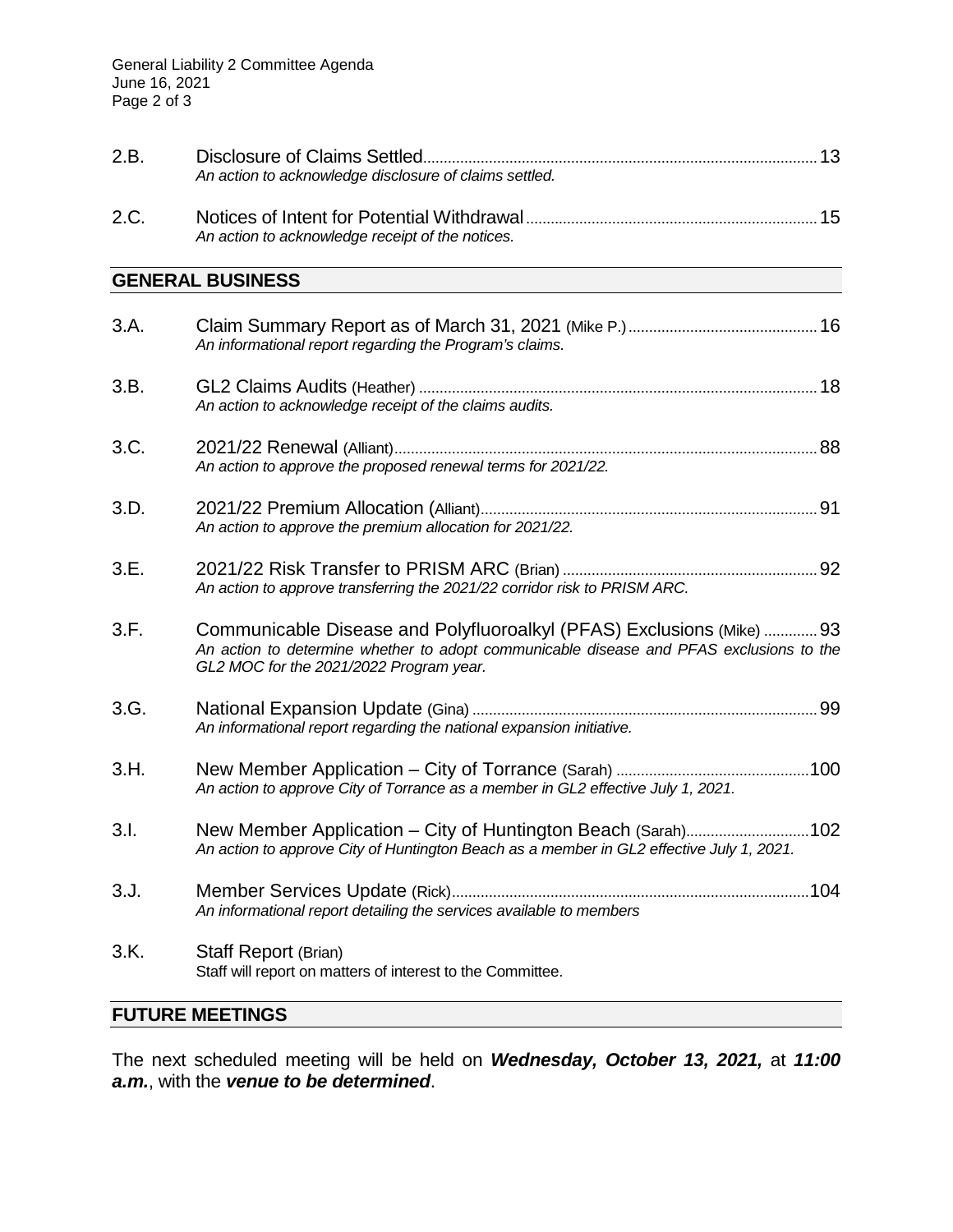### **CLOSED SESSION**

*For the following claim(s)/litigation item(s), those in attendance may include members of the Committee and their alternates, legal counsel, as well as authorized staff, which may include the CEO, COO, CCO, CLC, claims manager and the primary claims handler and their supervisor.* 

*Pursuant to Government Code Section 54956.9(d)(1), the Committee will hold a closed session to discuss the following:*

## **CONFERENCE WITH LEGAL COUNSEL – EXISTING LITIGATION**

- 4.A. AmTrust v. PRISM (Mike P.)
- 4.B. QBE v. PRISM (Heather)

### **ADJOURNMENT**

*Disability Access: All posted locations for this meeting are wheelchair accessible and disabled parking is available. If you are a person with a disability and you need disability-related modifications or accommodations to participate in this meeting, please contact the Meeting Planner at (916) 850-7300 or (916) 850-7800 (fax). Requests for such modifications or accommodations must be made at least two full business days before the start of the meeting.*